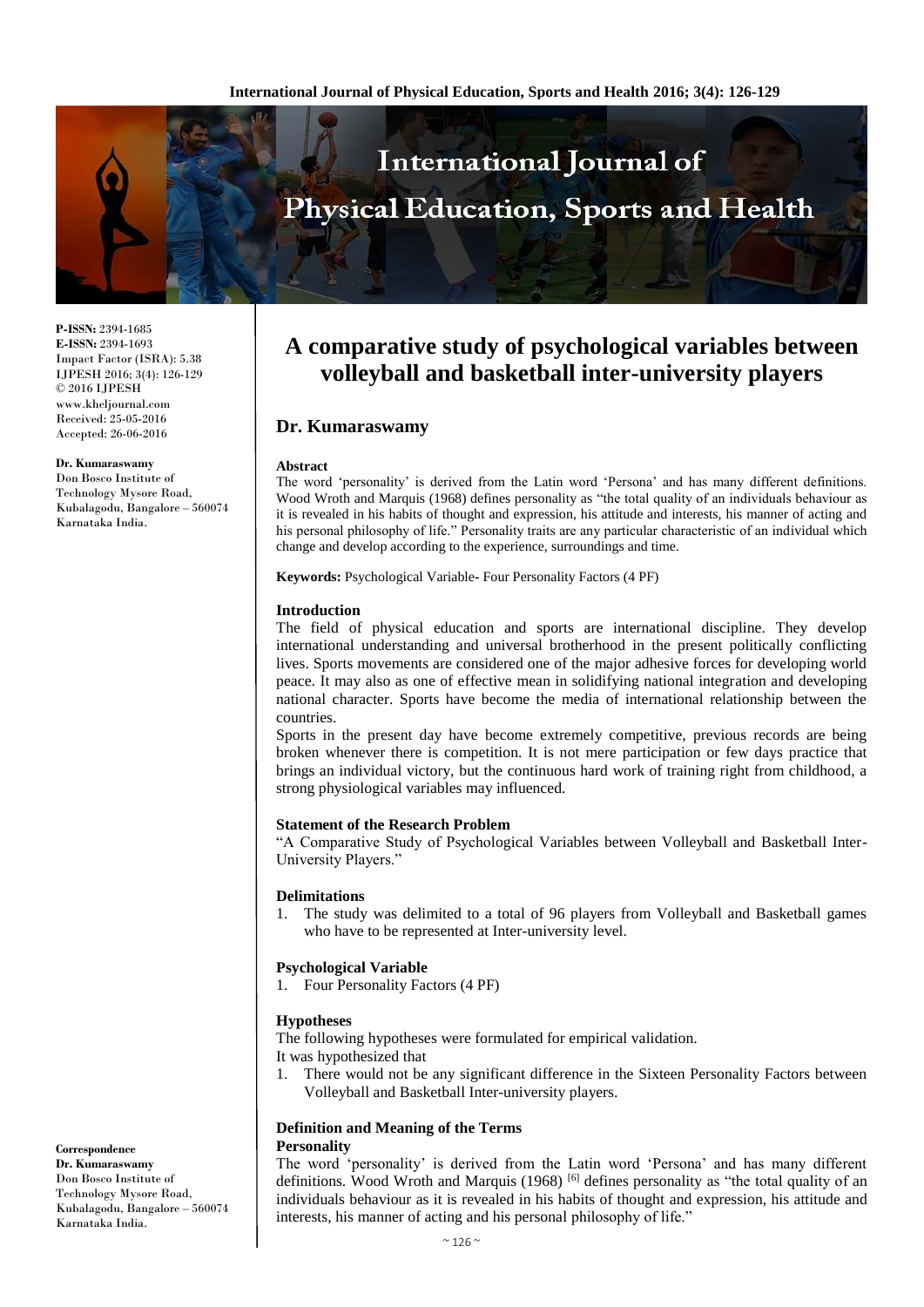Personality traits are any particular characteristic of an individual which change and develop according to the experience, surroundings and time.

#### **Methodology**

#### **Selection of subjects**

The purpose of the present study is to compare the selected physical, anthropometric measurements and psychological variables between volleyball and basketball university players of Bangalore University, Mangalore University, University of Mysore and Kuvempu University volleyball and basketball teams. To achieve the purpose of the study, ninety six male players were selected at random from each category of Basketball and Volleyball players, a total of 96 players in Karnataka state, India, who had their credit in participating interuniversity tournaments during the academic year 2014-15 in their respective games.

#### **Selection of variables**

#### **Psychological Variable:** 1. Four Personality Factors (4 PF) **Selection of Tests**

The present study was undertaken primarily to compare the selected psychological variables among selected Interuniversity level Basketball and Volleyball players. As per the available literatures, the following standardized tests were used to collect relevant data on the selected dependent variables and they were presented.

#### **Research Design and Statistical Analysis**

A two-sample t-test can only be used to assess the significance of the difference between the mean values of two independent groups. To compare differences in the mean values of three or more independent groups, Analysis of Variance (ANOVA) is used. Thus, ANOVA is suitable when the outcome measurement is a criterion variable and when the explanatory variable is categorical with three or more groups. A One-way ANOVA is used when the effect of only one categorical (outcome) is explored. The concept of ANOVA can be thought of as an extension of a two-sample t-test.

# **Analysis and Interpretation of the Data**

The analysis of data and detailed results of the study have been discussed in this chapter. The purpose of the present study was to compare the selected anthropometric measurements and psychological variables between Basketball and Volleyball Inter-university players of Karnataka. To achieve this, ninety six male players were selected randomly from each category of Basketball and Volleyball games, a total of 96 players in Bangalore University, Mangalore University, University of Mysore and Kuvempu University teams of Karnataka state, India, who had their credit in participating university tournaments during the academic year 2014-15 in their respective games.

The probability level below which we reject the hypotheses is termed as level of significance. The 't' value obtained by 't' Test Analysis was compared at 0.05 and 0.01levels of significance, which was considered as adequate.

**Table 1:** Table showing comparison of Personality Factors between university Basketball and Volleyball players

| SI.<br>No. | <b>Personality</b><br><b>Factors</b> | <b>Basketball Players (N=46)</b> |                                     |                                      | <b>Volleyball Players (N=46)</b> |                                     |                                      |                          |
|------------|--------------------------------------|----------------------------------|-------------------------------------|--------------------------------------|----------------------------------|-------------------------------------|--------------------------------------|--------------------------|
|            |                                      | Mean                             | <b>Standard</b><br><b>Deviation</b> | <b>Standard</b><br><b>Error Mean</b> | Mean                             | <b>Standard</b><br><b>Deviation</b> | <b>Standard</b><br><b>Error Mean</b> | Mean<br><b>Deviation</b> |
| 1.         | Personality<br>Factor-A              | 1.416                            | 0.646                               | 0.093                                | 1.333                            | 0.519                               | 0.074                                | 0.083                    |
| 2.         | Personality<br>Factor-B              | 1.145                            | 0.356                               | 0.051                                | 1.041                            | 0.201                               | 0.029                                | 0.104                    |
| 3.         | Personality<br>Factor-C              | 1.687                            | 0.689                               | 0.099                                | 1.750                            | 0.757                               | 0.109                                | 0.062                    |
| 4.         | Personality<br>Factor-E              | 1.979                            | 0.564                               | 0.081                                | 1.979                            | 0.525                               | 0.075                                | 0.001                    |

The table-2 shows mean, standard deviation, standard error and mean difference in the Personality Factor variables between university Basketball and Volleyball players.

The obtained values on Personality Factor-A (Reserved vs Outgoing) as shown in the table the Basketball players' mean was 1.416 with standard deviation of 0.646 and standard error mean of 0.093 and volleyball players' mean was 1.333 with standard deviation of 0.519 and standard error mean of 0.074. The Personality Factor-A mean scores of volleyball players had less when compared with Personality Factor-A (Reserved vs outgoing) mean scores of basketball players. It concludes that the university basketball players had more Personality Factor-A (Reserved vs Outgoing) than volleyball players.

The obtained values on Personality Factor-B (Less Intelligent vs More Intelligent) as shown in the table the Basketball players' mean was 1.145 with standard deviation of 0.356 and standard error mean of 0.051 and volleyball players' mean was 1.041 with standard deviation of 0.201 and standard error mean of 0.029. The Personality Factor- B (Less Intelligent vs More Intelligent) mean scores of volleyball players had less when compared with Personality Factor-B mean scores of basketball players. It concludes that the university basketball players had more Personality Factor-B (Less Intelligent vs

More Intelligent) than volleyball players.

The obtained values on Personality Factor-C (Affected by feeling vs Emotionally stable) as shown in the table the Basketball players' mean was 1.687 with standard deviation of 0.689 and standard error mean of 0.099 and volleyball players' mean was 1.750 with standard deviation of 0.757 and standard error mean of 0.109. The Personality Factor-C (Affected by feeling vs emotionally stable) mean scores of basketball players had less when compared with Personality Factor-C mean scores of volleyball players. It concludes that the university Volleyball players had more Personality Factor-C (Affected by feeling vs emotionally stable) than basketball players.

The obtained values on Personality Factor-E (Humble vs Assertive) as shown in the table the Basketball players' mean was 1.979 with standard deviation of 0.564 and standard error mean of 0.081 and volleyball players' mean was 1.979 with standard deviation of 0.525 and standard error mean of 0.075. The Personality Factor-E (Humble vs Assertive) mean scores of both basketball and volleyball players had similar personality factor-E. It concludes that the university Volleyball players and basketball players had similar Personality Factor-E (Humble vs Assertive).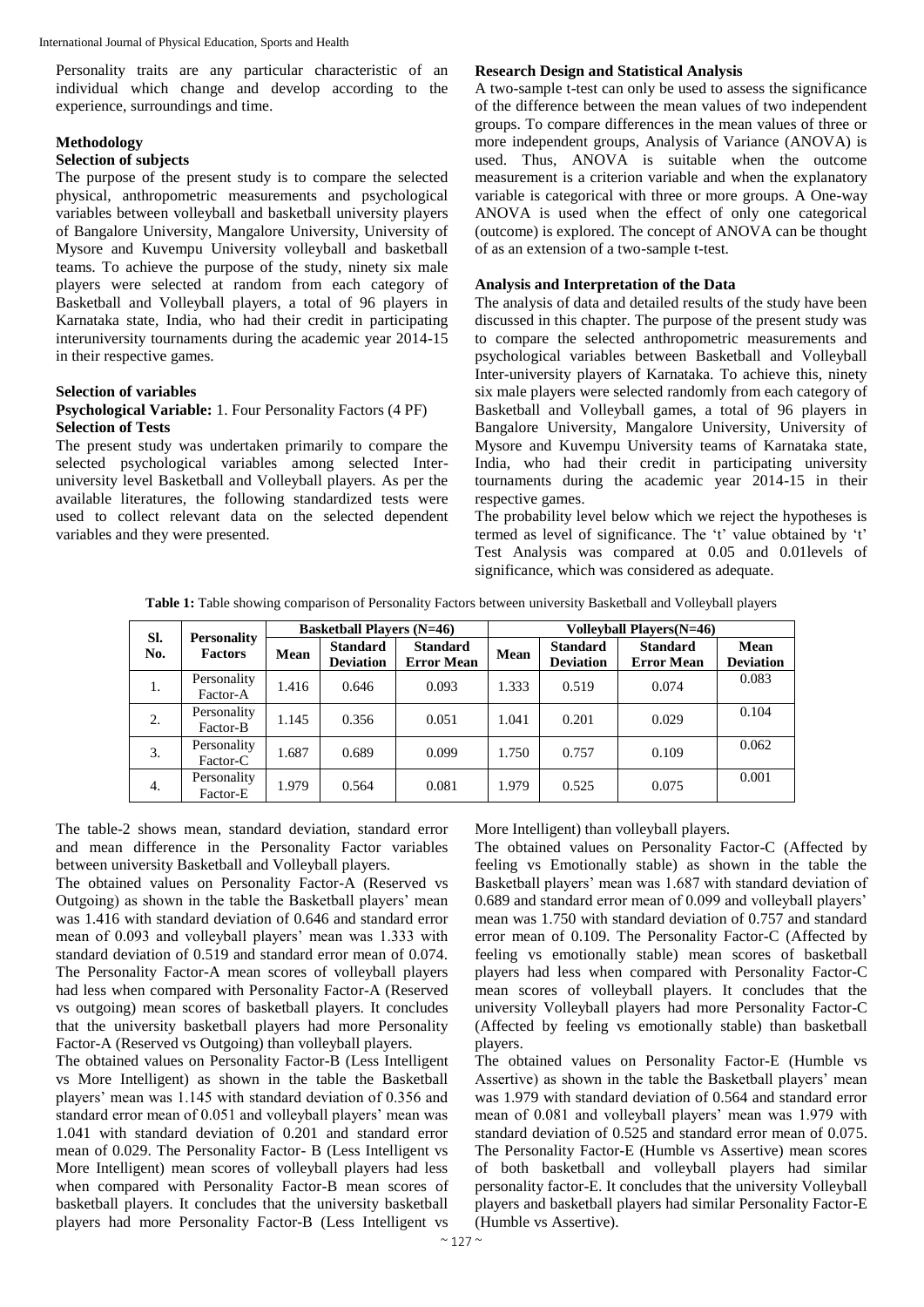

**Fig 1:** Comparison Mean scores of Personality Factor-A (Reserved vs outgoing) variable between Basketball and Volleyball players.



**Fig 2:** Comparison Mean scores of Personality Factor-B (Less Intelligent vs More Intelligent) variable between Basketball and Volleyball players.



**Fig 3:** Comparison Mean scores of Personality Factor-C (Affected by feeling vs emotionally stable) variable between Basketball and Volleyball players.



**Fig 4:** Comparison Mean scores of Personality Factor-E (Humble vs Assertive) variable between Basketball and Volleyball players.

# **Psychological Variable (Personality Factos)**

**Table 1:** Table showing the Mean scores, Standard Deviation, and 't' value of the Personality Factor A (Reserved v/s Outgoing) of Basketball and Volleyball players.

| <b>Personality Factor A</b><br>(Reserved Vs) | <b>Basketball Players</b> | <b>Volleyball Players</b> |
|----------------------------------------------|---------------------------|---------------------------|
| Outgoing)                                    |                           |                           |
| Mean                                         | 1.416                     | 1.333                     |
| <b>Standard Deviation</b>                    | 0.646                     | 0.519                     |
| 't' value                                    | 0.696 <sup>NS</sup>       |                           |

N<sub>S</sub>Not Significant

The calculated mean scores and standard deviation of Basketball players are 1.416 and 0.646 respectively and mean scores and standard deviation of Volleyball players are 1.333 and 0.519 respectively. The calculated 't' value 0.696 is less than the table value 1.98 at 0.05 level. Hence the stated hypothesis for said criterion variable is accepted that "there is no significant difference in the Personality Factor-A (Reserved Vs Outgoing) between Basketball and Volleyball university players." The both players had similar Factor-A personality.

**Table 2:** Table showing the Mean scores, Standard Deviation and 't' value of the Personality Factor-B (Less Intelligent v/s More Intelligent) of Basketball and Volleyball players.

| <b>Personality Factor B</b><br>(Less Intelligent Vs)<br>More Intelligent) | <b>Basketball Players</b> | <b>Volleyball Players</b> |
|---------------------------------------------------------------------------|---------------------------|---------------------------|
| Mean                                                                      | 1.145                     | 1.041                     |
| <b>Standard Deviation</b>                                                 | 0.356                     | 0.201                     |
| 't' value<br>$MOL =$                                                      | 1.761 <sup>NS</sup>       |                           |

<sup>NS</sup>Not Significant

The calculated mean scores and standard deviation of Basketball players are 1.145 and 0.356 respectively and mean scores and standard deviation of Volleyball players are 1.041 and 0.201 respectively. The calculated 't' value 1.761 is less than the table value 1.98 at 0.05 level. Hence the stated hypothesis for the said criterion variable is accepted that "there is no significant difference in the Personality Factor-B (Less Intelligent Vs More Intelligent) between Basketball and Volleyball university players." The both players had similar Factor-B personality.

**Table 3:** Table showing the Mean scores, Standard Deviation and 't' value of the Personality Factor-C (Affected by feeling v/s Emotionally stable) of Basketball and Volleyball players.

| <b>Personality Factor C</b><br>(Affected by feeling Vs<br><b>Emotionally stable)</b> | <b>Basketball Players</b> | <b>Volleyball Players</b> |
|--------------------------------------------------------------------------------------|---------------------------|---------------------------|
| Mean                                                                                 | 1.687                     | 1.750                     |
| <b>Standard Deviation</b>                                                            | 0.689                     | 0.757                     |
| value                                                                                |                           | 0.42N <sub>S</sub>        |
| 7.70                                                                                 |                           |                           |

<sup>NS</sup>Not Significant

The calculated mean scores and standard deviation of Basketball players are 1.687 and 0.689 respectively and mean scores and standard deviation of Volleyball players are 1.750 and 0.757 respectively. The calculated 't' value 0.42 is less than the table value 1.98 at 0.05 level. Hence, the stated hypothesis for the said criterion variable is accepted that "there is no significant difference in the Personality Factor-C (Affected by feeling Vs Emotionally stable) between Basketball and Volleyball university players." The both players had similar Factor-C personality.